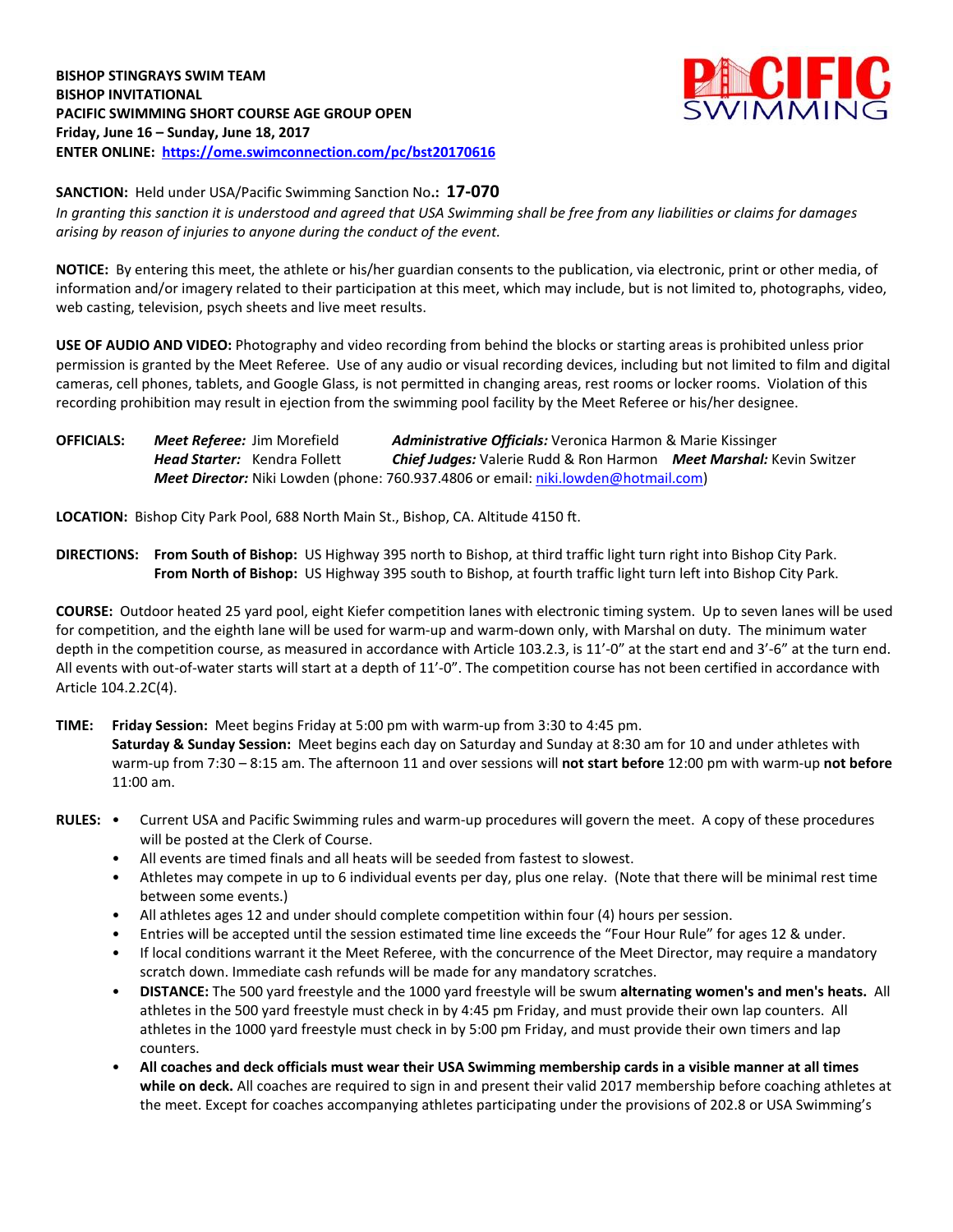"open border" policy, all persons acting in any coaching capacity must show proof of current USA Swimming coach membership.

## **RELAYS:**

- Relays will be deck entered at the Clerk of Course, where entry cards will be available.
- Relay entries are due by 9:00 am for the morning session, and by 30 minutes after the start of the afternoon session.
- Entry Fees of \$9 per relay are due with the entries or by Sunday at 8:30 am.
- Clubs may enter as many relays as they wish. Relay athletes must be entered in the meet (no relay-only athletes), and must not be Unattached.
- Order of athletes must be clearly marked on the relay card and shall not be changed after the lead athlete is called to the blocks.
- Within the stated ages, all relays are "open gender" any gender combination of athletes may participate.

**UNACCOMPANIED ATHLETES:** Any USA Swimming athlete-member competing at the meet must be accompanied by a USA Swimming member-coach for the purposes of athlete supervision during warm-up, competition and warm-down. If a coach-member of the athlete's USA Swimming Club does not attend the meet to serve in said supervisory capacity, it is the responsibility of the athlete or the athlete's legal guardian to arrange for supervision by a USA Swimming member-coach. The Meet Director or Meet Referee may assist the athlete in making arrangements for such supervision; however, it is recommended that such arrangements be made in advance of the meet by the athlete's USA Swimming Club Member-Coach.

**RACING START CERTIFICATION:** Each athlete must be certified by a USA Swimming member-coach as being proficient in performing a racing start, or must start the race in the water. It is the responsibility of the athlete or the athlete's legal guardian to ensure compliance with this requirement.

## **RESTRICTIONS: the following prohibitions apply to all areas of the meet venue including the pool deck, locker rooms, spectator seating, standing areas, and all areas used by athletes during the meet and during warm-up periods.**

- No smoking or use of tobacco products.
- No sale or use of alcoholic beverages.
- No glass containers.
- No use of cell phones in the locker rooms or behind the starting blocks.
- No animals except working service animals are permitted.
- Changing into or out of swimsuits other than in locker rooms or other designated areas is prohibited.
- Destructive devices, to include but not limited to, explosive devices and equipment, firearms (open or concealed), blades, knives, mace, stun guns and blunt objects are strictly prohibited in the swimming facility and its surrounding areas. If observed, the Meet Referee or his/her designee may ask that these devices be stored safely away from the public or removed from the facility. Noncompliance may result in the reporting to law enforcement authorities and ejection from the facility. Law enforcement officers (LEO) are exempt per applicable laws.
- Operation of a drone, or any other flying apparatus, is prohibited over the venue (pools, athlete/coach areas, spectator areas and open ceiling locker rooms) any time athletes, coaches, officials and/or spectators are present.
- There will be closed areas of the deck cooperation of athletes, families and coaches will be appreciated.

## **ELIGIBILITY:**

- Athletes must be current athlete members of USA Swimming and enter their name and registration number exactly as they are shown in their USA Swimming registration. If this is not done, it may be difficult to match the athlete with the registration and times database. The meet host will check all athlete registrations against the SWIMS database and if not found to be registered, the Meet Director shall accept the registration at the meet (a \$10 surcharge will be added to the regular registration fee). Duplicate registrations will be refunded by mail.
- Entries with **"NO TIME" (NT) will be ACCEPTED.**
- Disabled athletes, attached or unattached, are welcome to attend this meet and should contact the Meet Referee regarding special accommodations on entry times and seeding per Pacific Swimming policy.
- Any deck entries, and any athletes 19 years of age and older, shall swim for time only, and shall not receive awards or score points.
- The athlete's age will be the age of the athlete on the first day of the meet.

**ENTRY TIMES:** Entries must be submitted using the athlete's best short-course yards time for each event (converted times allowed). All entry times must be in yards. Entries with **"NO TIME" (NT) will be accepted**. Relay entry times may be coach-estimated.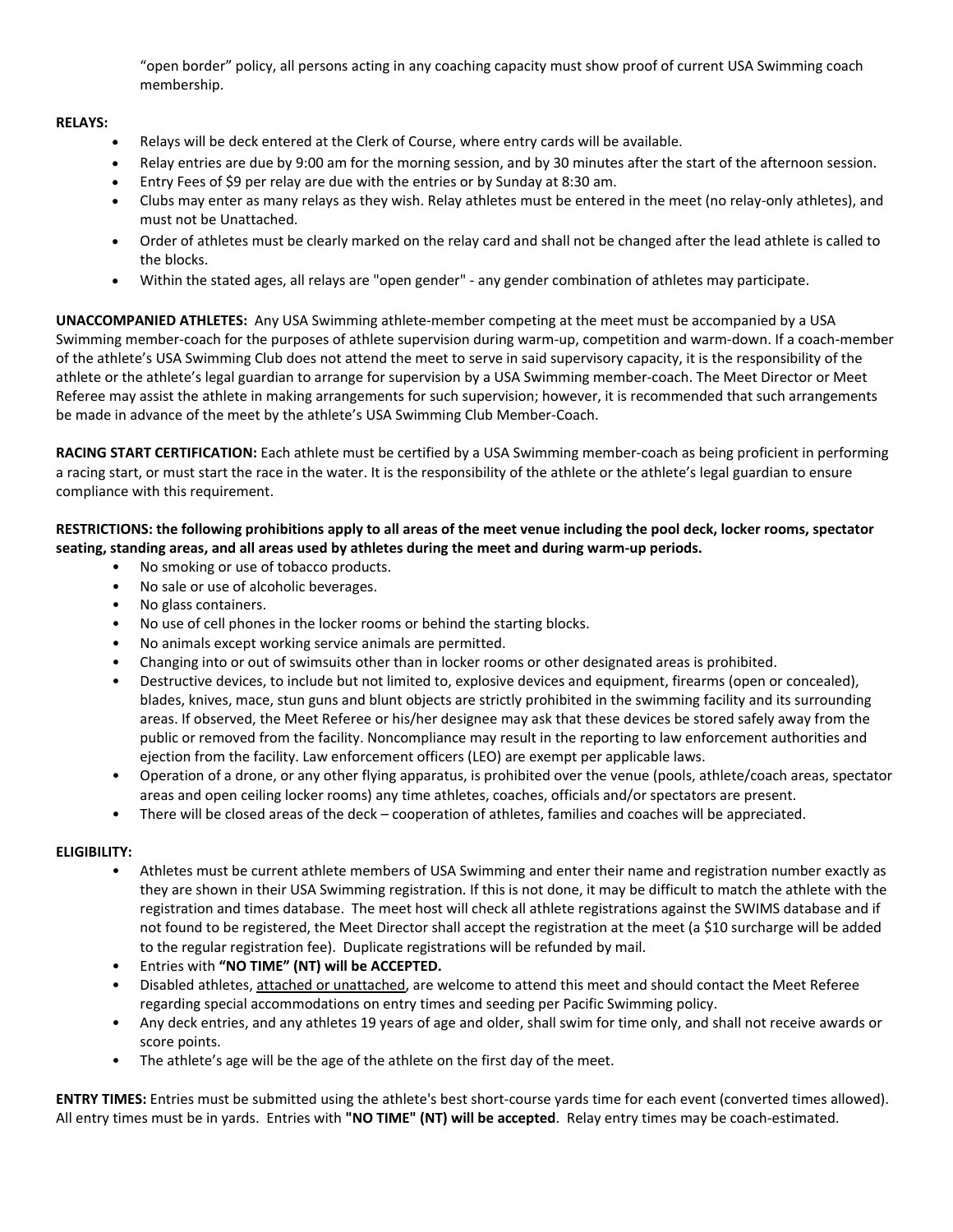**ENTRY FEES:** \$4.00 per event plus a \$9.00 per athlete participation fee, and \$9.00 per relay team. **NO REFUNDS** will be given except in the case of mandatory scratch-down. Entries will be rejected if not accompanied by the required fees.

**ENTRY DEADLINES:** Entries will be accepted by mail or online until the applicable deadline listed below, **or when a session becomes full and is closed early per the rules section above, whichever is first.** NO ENTRY CHANGES WILL BE ALLOWED. **Check <https://ome.swimconnection.com/pc/bst20170616> for session open or closed status. Any late entries received** will be held for possible conversion to **deck entries** at the meet.

**DECK ENTRIES:** deck entries **may** be accepted at the meet, for time only and subject to proof of USA Swimming registration, on a first-come first-served basis until the event is closed for seeding or the session is full. Proof of registration shall only be via Deck Pass, USA Swimming Team Portal roster, presentation of paper registration card, or prior entry in the meet by the regular entry deadline. **Any Deck entries must be submitted at the meet, or by Wednesday, June 14, 2017 t[o niki.lowden@hotmail.com.](mailto:niki.lowden@hotmail.com)**

**SWIMCONNECTION ENTRIES:** enter at **<https://ome.swimconnection.com/pc/bst20170616>** to receive an immediate entry confirmation. Online entry requires payment by credit card using their secure site. The "billing information" email should be brought to the meet as proof of entry. Swim Connection, LLC charges a processing fee for this service, equal to \$1 per athlete plus 5% of the total Entry Fees. Please note that the processing fee is a separate fee from the Entry Fees. If you do not wish to pay the processing fee, enter the meet using a mail entry. **Entering online is a convenience, is completely voluntary, and is in no way required or expected of an athlete by Pacific Swimming.** Online entries will not be accepted after **WEDNESDAY, JUNE 7, 2017 at 11:59 PM.**

**TEAMUNIFY ENTRIES:** ALL entries submitted via TeamUnify must first be both committed and approved by the submitting club by 11:59 pm Wednesday, June 7, 2017, or when a session is closed early, whichever occurs first. Entries that are not committed and approved in TeamUnify are incomplete and will not be accepted after a session closes.

**MAILED OR HAND DELIVERED ENTRIES**: Entries must be on the attached consolidated entry form. Forms must be filled out completely and printed clearly*.* Entries must be postmarked by midnight, **MONDAY, JUNE 5, 2017** or hand delivered by **WEDNESDAY, JUNE 7, 2017**. Requests for confirmation of receipt of entries should include a self-addressed envelope.

| Make check payable to: BST |                                          |                                                                                             |
|----------------------------|------------------------------------------|---------------------------------------------------------------------------------------------|
|                            | <b>Mail entries to:</b> Bishop Swim Team | <b>Hand deliver entries to:</b> Bishop City Park Pool $(5:00 \text{ PM} - 6:30 \text{ PM})$ |
|                            | P.O. Box 1                               | Attention: Niki Lowden                                                                      |
|                            | Bishop, CA 93515                         | 688 North Main Street                                                                       |
|                            |                                          | Bishop, CA 93514                                                                            |

**CHECK IN:** The meet will be deck seeded. Athletes must check in at the Clerk-of-Course. Except for Friday distance events, the first four events of each session will close **30 minutes BEFORE** the start of the session. The remaining events shall be closed for seeding **30 minutes prior** to the estimated start of the first heat of the event. **Please see distance rules for special rules regarding the distance events.** Athletes who do not check in will not be allowed to compete in the event.

**SCRATCHES:** Athletes who must withdraw from an event after they have been seeded are requested to inform the referee immediately. Any athletes not reporting for or competing in an individual timed final event *shall not* be penalized.

**AWARDS:** High Point Awards: Individual high point, runner up high point, and third place high point will be awarded to boys and girls for 6&Under, 7, 8, 9, 10, 11, 12, 13, 14, 15, 16, 17, and 18 ages. Individual Events: Ribbons for 1 $^{\rm st}$  – 8 $^{\rm th}$  place will be awarded to 6&Under, 7, 8, 9, 10, 11, 12, 13, 14, 15, 16, 17, and 18 ages. Athletes 19 years of age and older will not receive awards. **Note: High Point awards will be presented Sunday after each session. Individual awards and High Point awards not claimed must be picked up at the end of the meet. Each club is asked to designate a club representative to claim awards. NO AWARDS WILL BE MAILED.**

**ADMISSION:** Free. A three-day meet program will be available for a fee.

**SNACK BAR:** A snack bar will be available throughout the competition on Saturday and Sunday serving hot breakfast, hot lunches, snow cones, and other nutritious items and beverages.

**HOSPITALITY:** Coaches and working deck officials will be provided lunch. Hospitality will serve refreshments to coaches, working deck officials, timers and volunteers.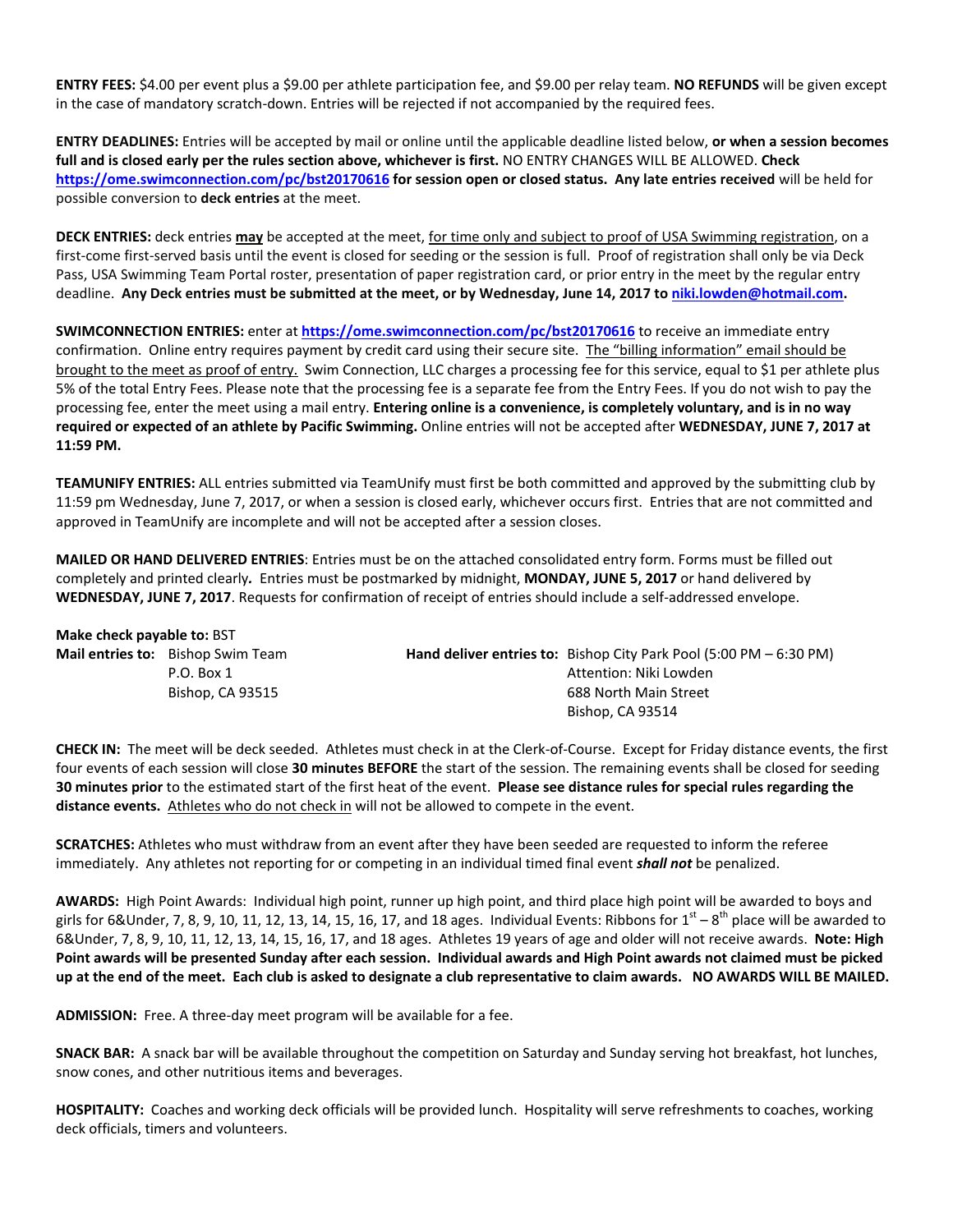**TIMERS:** Clubs will be assigned lanes based on the number of club athletes entered (host club will not be expected to time). All athletes in the 1000 yard freestyle must provide their own timers.

**MINIMUM OFFICIALS:** All available USA Swimming certified officials are welcomed and encouraged to work at this meet. As the number of certified officials allows, interested parents/trainees are also welcome to shadow working officials for education and/or mentoring. Participating clubs are *requested* to provide at least the following number of certified and carded officials for each session:

| Club athletes entered in session | <b>Trained and carded officials requested</b> |
|----------------------------------|-----------------------------------------------|
| $1 - 10$                         |                                               |
| $11 - 25$                        |                                               |
| 26-50                            | $\mathcal{P}$                                 |
| 51-75                            | 3                                             |
| 76-100                           | 4                                             |
| 101 or more                      | 5                                             |

## **EVENT SUMMARY**

|          | 8 & Under          | $9 - 10$        | $11 - 12$        | 13 & Over        |
|----------|--------------------|-----------------|------------------|------------------|
| Friday   | 400 IM (8 only)    | 400 IM          | 400 IM           | 400 IM           |
|          | 500 Free (8 only)  | <b>500 Free</b> | <b>500 Free</b>  | <b>500 Free</b>  |
|          | 1000 Free (8 only) | 1000 Free       | 1000 Free        | 1000 Free        |
| Saturday | 100 IM             | 100 IM          | 200 IM           | 200 IM           |
|          | 50 Free            | 100 Free        | 100 IM           |                  |
|          | 25 Fly             | 50 Fly          | 100 Free         | 100 Free         |
|          | 50 Breast          | 100 Back        | 200 Back         | 200 Back         |
|          | 25 Back            | 50 Breast       | 100 Back         |                  |
|          | 200 Free Relay     | 200 Free Relay  | 200 Fly          | 200 Fly          |
|          | 100 Free Relay     | 100 Free Relay  | 50 Fly           |                  |
|          |                    |                 | 50 Breast        | 100 Breast       |
|          |                    |                 | 200 Medley Relay | 200 Medley Relay |
| Sunday   | <b>50 Fly</b>      | <b>100 Fly</b>  | 100 Fly          | 100 Fly          |
|          | 25 Breast          | 50 Back         | 50 Back          | 100 Back         |
|          | 25 Free            | 200 Free        | 200 Free         | 200 Free         |
|          | 50 Back            | 100 Breast      | 200 Breast       | 200 Breast       |
|          | 100 Free           | 50 Free         | 100 Breast       |                  |
|          |                    |                 | 50 Free          | 50 Free          |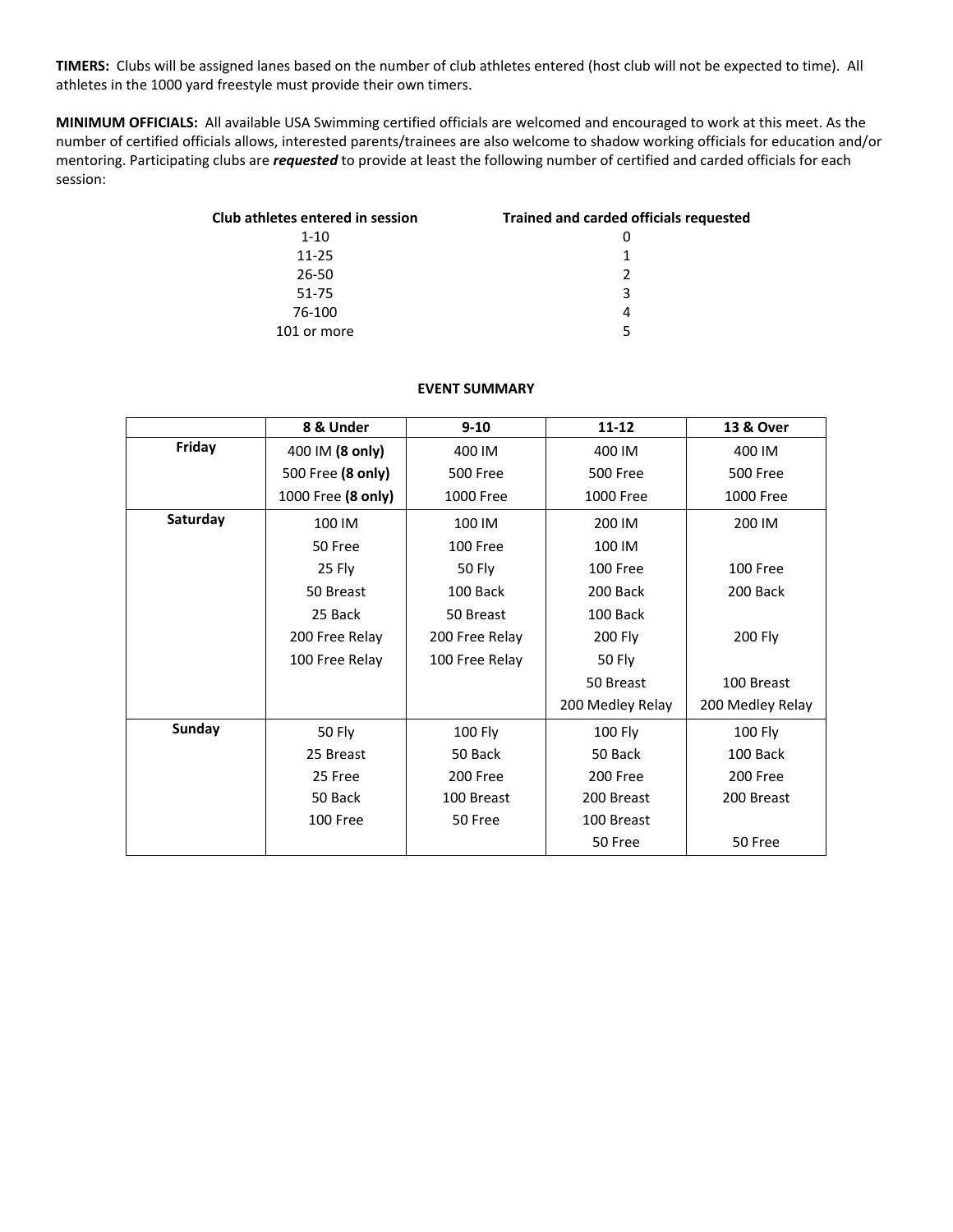| Friday, June 16, 2017 - PM Session |                  |                |                     |  |  |  |
|------------------------------------|------------------|----------------|---------------------|--|--|--|
| Girls Event #                      | <b>Age Group</b> | Event          | <b>Boys Event #</b> |  |  |  |
|                                    | 8 & Over         | 400 IM         |                     |  |  |  |
|                                    | 8 & Over         | 500 Freestyle  |                     |  |  |  |
|                                    | 8 & Over         | 1000 Freestyle |                     |  |  |  |

|                      | Saturday, June 17, 2017 - AM Session |                           |                     |  |                      | Sunday, June 18, 2017 - AM S |                         |
|----------------------|--------------------------------------|---------------------------|---------------------|--|----------------------|------------------------------|-------------------------|
| <b>Girls Event #</b> | <b>Age Group</b>                     | Event                     | <b>Boys Event #</b> |  | <b>Girls Event #</b> | <b>Age Group</b>             | Event                   |
| 7                    | $9 - 10$                             | 100 IM                    | 8                   |  | 51                   | $9 - 10$                     | 100 Butt                |
| 9                    | 8 & Under                            | 100 IM                    | 10                  |  | 53                   | 8 & Under                    | 50 Butte                |
| 11                   | $9 - 10$                             | 100 Freestyle             | 12                  |  | 55                   | $9 - 10$                     | 50 Backst               |
| 13                   | 8 & Under                            | 50 Freestyle              | 14                  |  | 57                   | 8 & Under                    | 25<br>Breaststi         |
| 15                   | $9 - 10$                             | 50 Butterfly              | 16                  |  | 59                   | $9 - 10$                     | 200 Frees               |
| 17                   | 8 & Under                            | 25 Butterfly              | 18                  |  | 61                   | 8 & Under                    | 25 Frees                |
| 19                   | $9 - 10$                             | 100 Backstroke            | 20                  |  | 63                   | $9 - 10$                     | 100<br><b>Breaststi</b> |
| 21                   | 8 & Under                            | 50<br><b>Breaststroke</b> | 22                  |  | 65                   | 8 & Under                    | 50 Backst               |
| 23                   | $9 - 10$                             | 50<br><b>Breaststroke</b> | 24                  |  | 67                   | $9 - 10$                     | 50 Frees                |
| 25                   | 8 & Under                            | 25 Backstroke             | 26                  |  | 69                   | 8 & Under                    | 100 Free:               |
| 27                   | 10 & Under<br>open gender            | 200 Free Relay            | 27                  |  |                      |                              |                         |
| 28                   | 10 & Under<br>open gender            | 100 Free Relay            | 28                  |  |                      |                              |                         |

|               | Saturday, June 17, 2017 - AM Session |                           |                     |                      | Sunday, June 18, 2017 - AM Session |                            |                     |  |  |
|---------------|--------------------------------------|---------------------------|---------------------|----------------------|------------------------------------|----------------------------|---------------------|--|--|
| Girls Event # | <b>Age Group</b>                     | Event                     | <b>Boys Event #</b> | <b>Girls Event #</b> | <b>Age Group</b>                   | Event                      | <b>Boys Event #</b> |  |  |
| 7             | $9 - 10$                             | 100 IM                    | 8                   | 51                   | $9 - 10$                           | 100 Butterfly              | 52                  |  |  |
| 9             | 8 & Under                            | 100 IM                    | 10                  | 53                   | 8 & Under                          | 50 Butterfly               | 54                  |  |  |
| 11            | $9 - 10$                             | 100 Freestyle             | 12                  | 55                   | $9 - 10$                           | 50 Backstroke              | 56                  |  |  |
| 13            | 8 & Under                            | 50 Freestyle              | 14                  | 57                   | 8 & Under                          | 25<br><b>Breaststroke</b>  | 58                  |  |  |
| 15            | $9 - 10$                             | 50 Butterfly              | 16                  | 59                   | $9 - 10$                           | 200 Freestyle              | 60                  |  |  |
| 17            | 8 & Under                            | 25 Butterfly              | 18                  | 61                   | 8 & Under                          | 25 Freestyle               | 62                  |  |  |
| 19            | $9 - 10$                             | 100 Backstroke            | 20                  | 63                   | $9 - 10$                           | 100<br><b>Breaststroke</b> | 64                  |  |  |
| 21            | 8 & Under                            | 50<br><b>Breaststroke</b> | 22                  | 65                   | 8 & Under                          | 50 Backstroke              | 66                  |  |  |
| 23            | $9 - 10$                             | 50<br><b>Breaststroke</b> | 24                  | 67                   | $9 - 10$                           | 50 Freestyle               | 68                  |  |  |
| 25            | 8 & Under                            | 25 Backstroke             | 26                  | 69                   | 8 & Under                          | 100 Freestyle              | 70                  |  |  |

| Saturday, June 17, 2017 - PM Session |                          |                            |    |  |    |           | Sunday, June 18, 2017 - PM Session |
|--------------------------------------|--------------------------|----------------------------|----|--|----|-----------|------------------------------------|
| 29                                   | 11 & Over                | 200 IM                     | 30 |  | 71 | 13 & Over | 100 Butterfly                      |
| 31                                   | $11 - 12$                | 100 IM                     | 32 |  | 73 | $11 - 12$ | 100 Butterfly                      |
| 33                                   | 13 & Over                | 100 Freestyle              | 34 |  | 75 | 13 & Over | 100 Backstroke                     |
| 35                                   | $11 - 12$                | 100 Freestyle              | 36 |  | 77 | $11 - 12$ | 50 Backstroke                      |
| 37                                   | 11 & Over                | 200 Backstroke             | 38 |  | 79 | 13 & Over | 200 Freestyle                      |
| 39                                   | $11 - 12$                | 100 Backstroke             | 40 |  | 81 | $11 - 12$ | 200 Freestyle                      |
| 41                                   | 11 & Over                | 200 Butterfly              | 42 |  | 83 | 11 & Over | 200<br><b>Breaststroke</b>         |
| 43                                   | $11 - 12$                | 50 Butterfly               | 44 |  | 85 | $11 - 12$ | 100<br><b>Breaststroke</b>         |
| 45                                   | 13 & Over                | 100<br><b>Breaststroke</b> | 46 |  | 87 | 13 & Over | 50 Freestyle                       |
| 47                                   | $11 - 12$                | 50<br><b>Breaststroke</b>  | 48 |  | 89 | $11 - 12$ | 50 Freestyle                       |
| 49                                   | 11 & Over<br>open gender | 200 Medley<br>Relay        | 49 |  |    |           |                                    |

|    | Saturday, June 17, 2017 - PM Session |                            |    |  | Sunday, June 18, 2017 - PM Session |           |                            |    |  |
|----|--------------------------------------|----------------------------|----|--|------------------------------------|-----------|----------------------------|----|--|
| 29 | 11 & Over                            | 200 IM                     | 30 |  | 71                                 | 13 & Over | 100 Butterfly              | 72 |  |
| 31 | $11 - 12$                            | 100 IM                     | 32 |  | 73                                 | $11 - 12$ | 100 Butterfly              | 74 |  |
| 33 | 13 & Over                            | 100 Freestyle              | 34 |  | 75                                 | 13 & Over | 100 Backstroke             | 76 |  |
| 35 | $11 - 12$                            | 100 Freestyle              | 36 |  | 77                                 | $11 - 12$ | 50 Backstroke              | 78 |  |
| 37 | 11 & Over                            | 200 Backstroke             | 38 |  | 79                                 | 13 & Over | 200 Freestyle              | 80 |  |
| 39 | $11 - 12$                            | 100 Backstroke             | 40 |  | 81                                 | $11 - 12$ | 200 Freestyle              | 82 |  |
| 41 | 11 & Over                            | 200 Butterfly              | 42 |  | 83                                 | 11 & Over | 200<br><b>Breaststroke</b> | 84 |  |
| 43 | $11 - 12$                            | 50 Butterfly               | 44 |  | 85                                 | $11 - 12$ | 100<br><b>Breaststroke</b> | 86 |  |
| 45 | 13 & Over                            | 100<br><b>Breaststroke</b> | 46 |  | 87                                 | 13 & Over | 50 Freestyle               | 88 |  |
| 47 | $11 - 12$                            | 50<br><b>Breaststroke</b>  | 48 |  | 89                                 | $11 - 12$ | 50 Freestyle               | 90 |  |